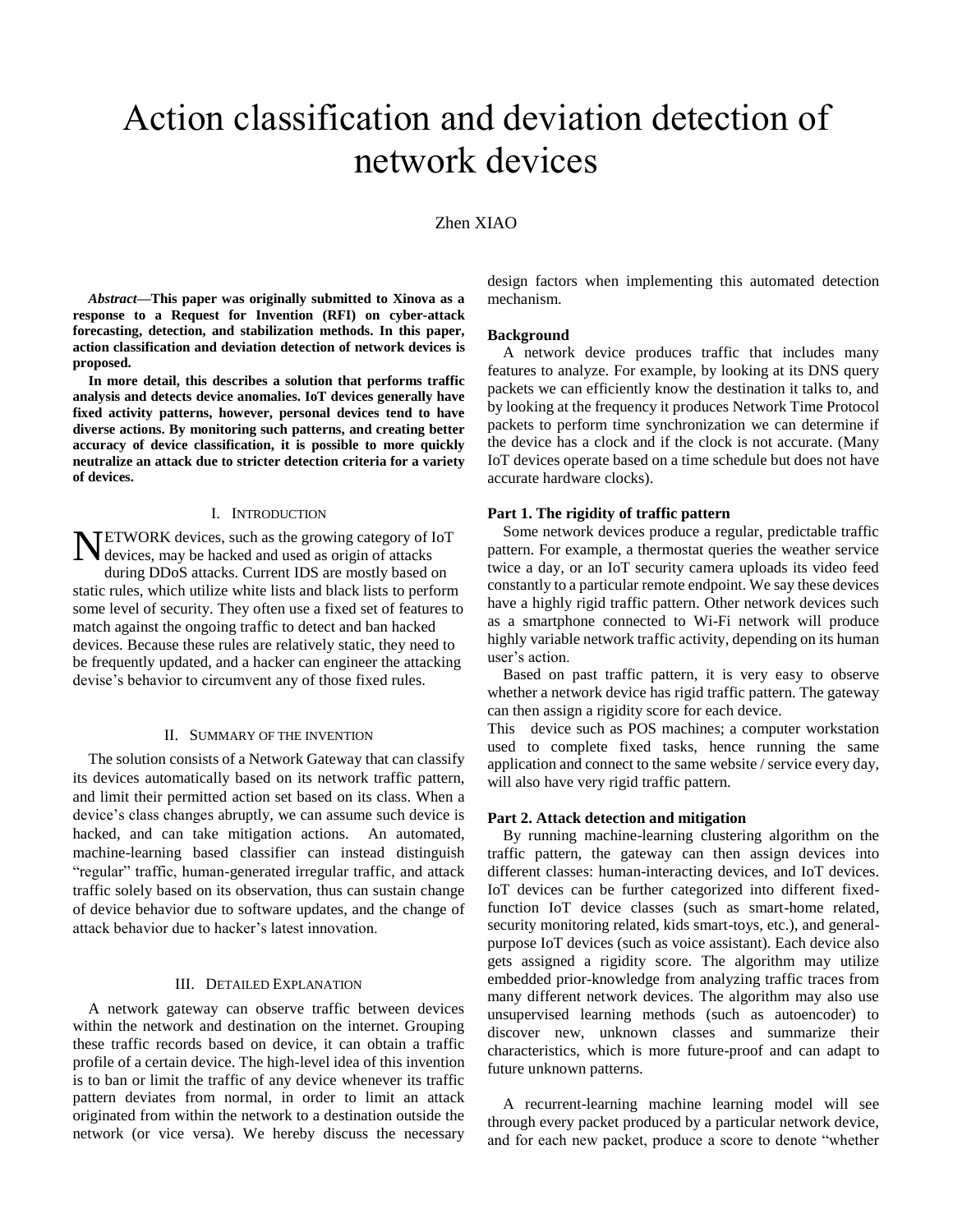this packet belongs to the same pattern as all the previous packets' traffic pattern". The frequency and bandwidth information of new traffic can also be feed to the network as its input. The overall score of the new traffic pattern can be the average of all its individual packet.

When a network device starts to produce traffic that does not belongs to its own traffic pattern, the gateway can raise a suspicious flag and scrutiny the anomaly traffic. The gateway can check the dissimilarity of anomaly traffic and previous traffic pattern of the device and compare against the rigidity score to determine if such traffic is likely to be an attack, and assign a confidence score. When the anomaly traffic clearly belongs to a different device class than its originating device, we can immediately conclude such traffic is an attack (with highest confidence score).

After detecting an attack, the gateway has several options.

• When the confidence score is very high, notifying a human administrator is preferred. (Low-score detections may be frequent and there's no need to alert a human every time.) The anomaly traffic can be sample and recorded for future analysis by administrator.

• The gateway may start to block the anomaly traffic, while still allowing that device to send and receive its usual traffic, determined based on its device classification and previous traffic pattern. Conventional IDS may decide to block this device entirely, causing much collateral damage when the attack is a false alarm.

• A device with low-rigidity traffic pattern may produce lowconfidence attack alert. In this case, the gateway can throttle the device's traffic to a very low bandwidth; for IoT devices, this typically will not affect its regular functionality.

• It is also possible to only throttle traffic that deviates from each device's usual traffic pattern. In this way, the usual workload on that device will not be affected; using the previous example, that computer workstation can still perform its duty while running the regular applications, using full network bandwidth, while a hacker's attempt to transfer files out of the network will be severely throttled.

In this way, the system can reduce the workload of human operators by automatically limit suspicious traffic, while also minimizing the impact of regular traffic. In conventional system, either alerts are generated without limiting traffic, causing the attack to continue while operators are overwhelmed by false alerts; or alerts will cause devices being completely blocked, causing users affected by false alert requiring administrator to unblock, also generates overwhelming workload.

## **Part 3. Adapting to device behavior changes**

After a device change its "regular" traffic pattern, it may be falsely classified as an anomaly. After generating alert for the user directly, the user of human-interacting devices can manually resolve the issue after, for example, a system update introduces new feature to its general-purpose IoT device or installed new application on personal computer. Here we focus on automatically resolving issue after autonomous IoT device change its behavior.

We hereby assume a special-purpose IoT device will not receive a magic software update and suddenly become a general-purpose device, or become a special-purpose device in another completely different device class.

After legitimate software update, the IoT device may change from one rigid traffic pattern to another rigid traffic pattern; for example, from connecting to Yahoo Weather API to connecting to Amazon Cloud Service, due to Yahoo closing the API. Since the two pattern is different, the gateway's anomaly detection will initially determine the new traffic as anomaly, with high confidence. Meanwhile, the traffic pattern classifier will recognize that the new traffic is also highly rigid and belong to the same class of special-purpose IoT device, thus less likely to be an attack. After being throttled for a period of time, the device will be removed from quarantine and recover full access to network.

#### **Part 4. Synchronizing the knowledge**

Different network gateway devices belonging to the same "security colloquium" can share their knowledge and findings regarding the detection of anomaly traffic and exchange their confidence. When many of them discover the same anomalous traffic appears on a specific type of IoT device, it is highly likely that those devices are experiencing epidemic attack, and other gateways can take precaution action against that type of devices in their network. The colloquium of devices may also automatically alert the manufacturer of such IoT device, or provide intelligence for network security personnel. Meanwhile, a software update for IoT devices can also be preannounced within such colloquium by the manufacturer.

As an example, all Cisco IDS boxes and Cisco home modems can form such a colloquium.

Fig. 1. IoT devices becoming ubiquitous, increasing danger.



Outlier detection can be done using any desired characteristics, for example by using K-nearest-neighbor grouping on parametrically reduced representation. In practice, network data will have many dimensions to analyze.